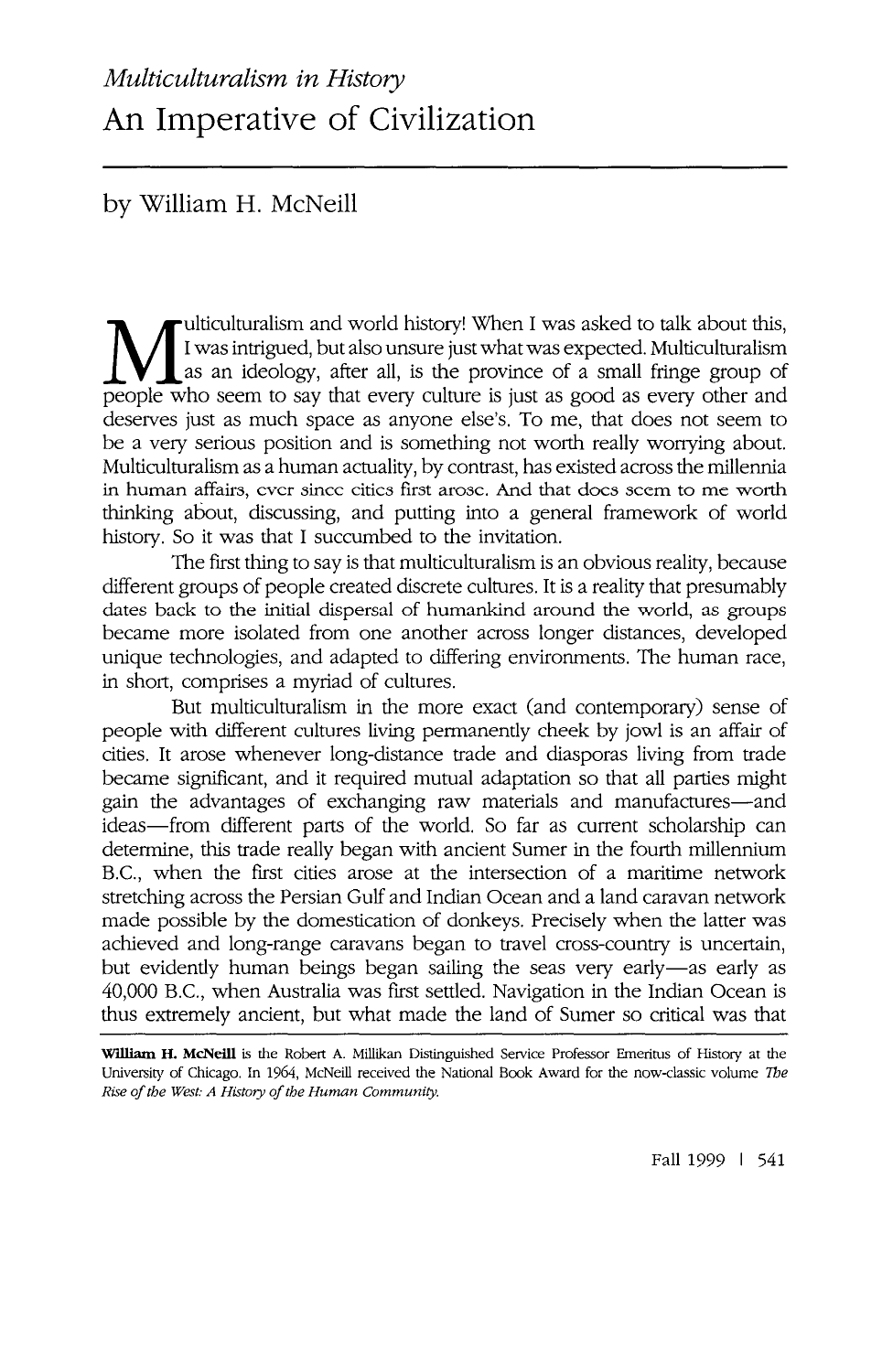it was where long-range trade routes over land and sea first came together. They linked the mountainous hinterland up the Tigris and Euphrates Rivers with the Persian Gulf, and in turn with the manifold coastlands of the southern seas and oceans, where monsoon winds made sailing easy.

Sumerian cities were settlements typically divided between landholders-the core settlement, of which the temple households were the largest and the most significant part-and what might be called a *faubourg, the* French medieval term for people living outside the city walls, including boatmen, caravan personnel, and long-distance sailors. Such sojourners formed a permanent if ever-changing population of peripatetic strangers, outsiders, and foreigners-people of different cultures, yet close at hand. Archaeologists have established the bifurcation of the earliest settlements, whose layout attests to this first multicultural reality.

There was probably another fissure, about which scholars are less sure, that is suggested by Sumerian texts referring to agricultural laborers as "blackheaded people" and thus perhaps of different ethnicity from their Sumerian managers and the masters of the written language. After some thousand years, however, that single, dominant Sumerian group was overtaken by speakers of a Semitic language, Akkadian. They migrated from the fringes of the Mesopotamian world, and Sargon of Akkad, who dated from about 2250 B.C., was the frst Semitic-speaking conqueror. But Akkadians were very eager apprentices to Sumerian skills and knowledge, especially in matters of religion, where they inherited the responsibility for managing relations with the gods. So the Akkadians readily practiced bilingualism if only because the gods were used to being addressed in Sumerian. The result was a civilization based on two sacred languages, with dictionaries translating from one to the other. Without these dictionaries, scholars might never have succeeded in deciphering Sumerian, which has no known linguistic relatives.

Now, the dominance of these ruling Sumerian and Semitic peoples was due to their monopolization not only of property, wealth, and power, but also of knowledge, especially of how to appease the gods. And it is possible that their modes of communicating with the gods were the motor of their entire social development. The drive to make temples more magnificent and liturgies more elaborate in order to earn divine good will (and thus, good harvests and safety) may have inspired a constant search for precious goods and curiosities brought from afar by caravans and ships. Indeed, it is probable that other Eurasian and Mesoamerican civilizations arose at similar exchange nodes, and it is possibly also true that the struggle to win favor with supernatural forces was central to the creation of cosmopolitan markets in each of these civilizations as well.

At any rate, the earliest civilizations all seem to have had priestly leadership at first, superseded or supplemented over time by a warrior class. Now, each civilization exhibits an endless variation of detail, and no single pattern, no fxed dynamic, characterizes them all. But always and everywhere, civilizations involved polyethnic mingling and attracted people who came from a distance to live, temporarily or permanently, in relatively close proximity.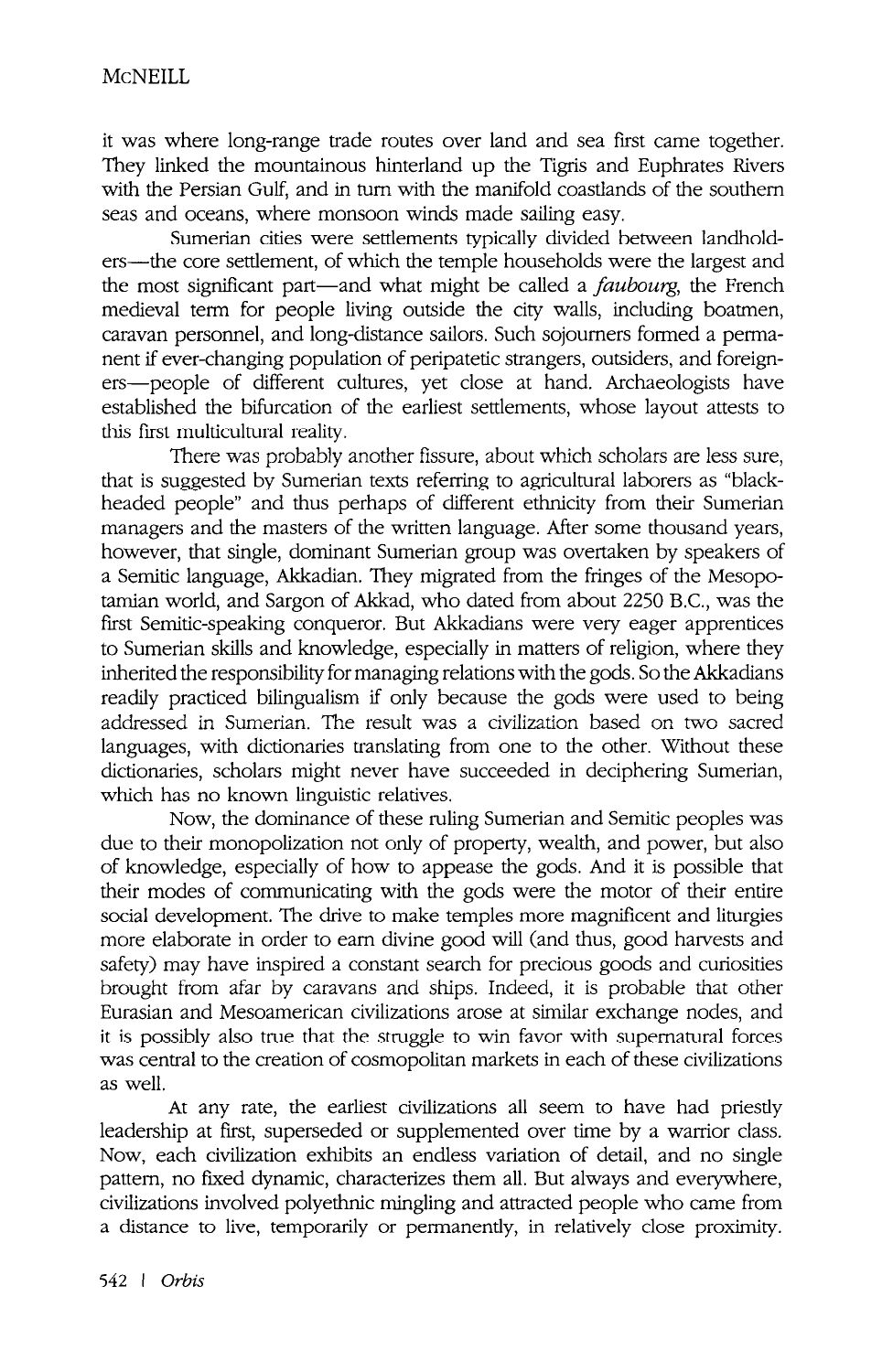Today this phenomenon is only intensified by the enormous capacity of modem transport and communication.

To be sure, like almost everything else in human affairs, this sort of "cheek-by-jowl" multiculturalism, causing people to live next to, or very close to, people whose beliefs, behavior, customs, and outward appearance are quite different, has positive and negative effects. One clear advantage is the access to new goods, skills, knowledge, and arts of which one would otherwise be ignorant. That is why exchange systems exist and persist in the first place and were present even *before* cities, amongst the earliest human hunters and gatherers, Clear proof of that derives from the chemical analysis of obsidian blades, Obsidian holds a very sharp edge, was the best cutting instrument available prior to metal, and thus was very precious to Stone Age communities. By chemical analysis, you can discover just where a given obsidian blade originated because it will contain trace elements from a volcano somewhere in the neighborhood. We know, therefore, that obsidian was carried by prehistoric traders many hundreds of miles from one group of hunters and gatherers to others. But the establishment of genuine multicultural communities required a much higher and more regular volume of exchange than the odd sliver of obsidian traded at occasional festivals as neighbors met their neighbors and so on, which is why urbanization, official cults, and the creation of market demands beyond the needs of sheer survival are intrinsic to what we call civilization.

The obvious downside of living with strangers with a different culture from one's own is that they can be, or can be perceived as, a danger or even as enemies. Trading has always been one way of exchanging, but raiding is another, and each can easily give way to the other depending on the relative strength of the parties. Still, booty amounts to a sort of accidental assemblage of goods, It may or may not contain what the raiders desired or be truly useful in the form it is taken. Even pirates and raiders usually required the services of intermediaries who would accept what they had in exchange for what they really wanted. Thus, raid and trade are first cousins, and one cannot exist without the other.

## **The Dangers** and **Boons of Cultural** Mix

While strangers are always a potential threat to life and property, a multicultural setting can give rise to a still more profound threat to the host society. And that is because strangers who are to some degree ignorant of local customs and mores, and more or less indifferent to one's sacred beliefs and rituals, constitute by the very fact of their nonparticipation a tacit or active challenge to the *validity* of local authority and tradition. What can the dominant group in a multicultural setting do about that?

So long as one group remains clearly dominant and so long as the gap between the hosts and the minority is not too wide, newcomers can normally be compelled to conform, at least outwardly, to the expectation of their hosts. They may even learn from their hosts and seek to be assimilated, assuming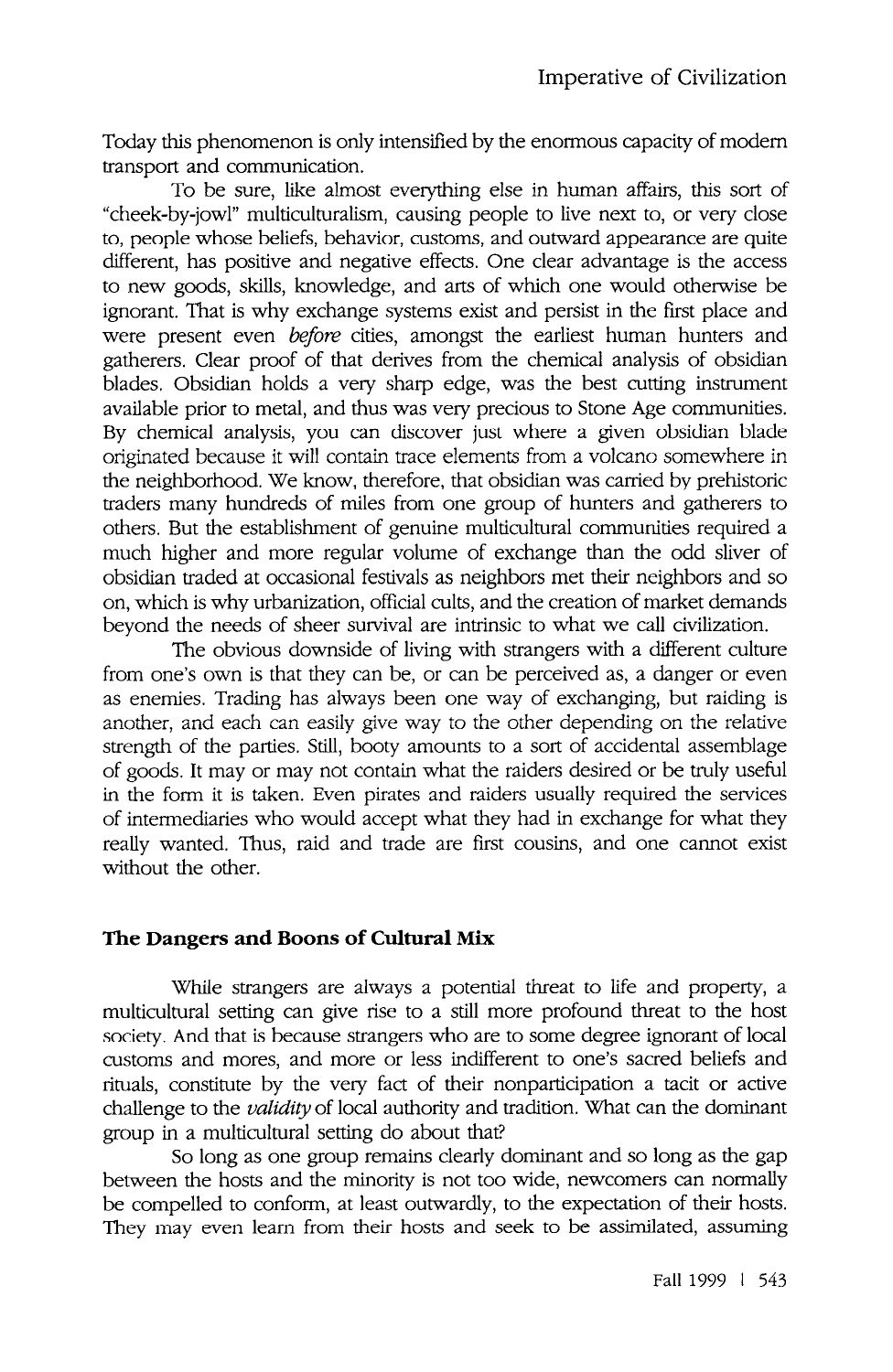the dominant group will allow them to do so. Such tolerant "melting pot" behavior was a strong pattern that helped to maintain urban societies throughout the past, and not just the distant past, but the medieval and early modem eras as well. Indeed, given the demographic decay that usually characterized urbanized societies, due to infectious diseases above all, cities normally *bad* to

**How does a negotiate a modus vivendi minorities in** 

be sustained demographically by a constant in-migration from the countryside. Cities had to attract "strangers" or they would wither and die over time. Now, when the rural migrants come **dominant from relatively near at hand, the cultural and linguistic differences group between them and the city folk are likely to be relatively minor.** Assimilation to urban life under such circumstances is normal and unquestioned across a generation or two. Modern frictions of over-multiculturalism, by contrast, result from the fact that our with large, urban cultures have come to embrace whole nations as their **autonomous** "rural hinterlands" thanks to the effect of modern transport and communications. Moreover, the recent collapse of birth rates all across the most highly developed parts of the world requires-or **its midst? invites—migration from ever longer distances and across cultural** barriers. That creates far larger gaps between the newcomers

and the host population, making assimilation more difficult and inviting or tempting the newcomers to cling to the culture of their homeland. And the fact that communication with one's original homeland is much easier than ever before means that the possibility of maintaining ethnic particularism is much enhanced.

How then does a dominant group negotiate a modus vivendi with large, autonomous, well-connected, and self-confident minorities in its midst? This is the problem facing the United States, Western Europe, and Russia today, where birth rates have fallen below replacement levels. It is a very new phenomenon-post-1945 for the most part-and one of fundamental importance for the cultural, political, and social landscape of our time. But I hasten to say it is not unique. Other urban groups have, in times past, found it impossible to maintain themselves. Very possibly the decay of Sumerian civilization and the rise of the Akkadians was due to similar demographic processes. It is certain that the nineteenth-century decay of German townsmen across Eastern Europe, retreating before enhanced migration from the Slavic countryside and failing to assimilate the newcomers to the German way of life, formed the background to the breakup of the Hapsburg monarchy, with immense consequences for the history of Europe.

When people live close together, there is bound to be interaction between cultures. No one can live in complete isolation, The normal pattern, as was apparently true in ancient Sumer and seems to have been the case in every other urbanized setting, is ghettoization. The strangers are kept at arm's length, perhaps not with a wall around them like the Jews of medieval Venice (whence we derive the word ghetto), but in separate neighborhoods nonetheless. One need only think of medieval England, where the Lombards and the Baltic merchants of the Hanseatic League lived in separate enclaves. They enjoyed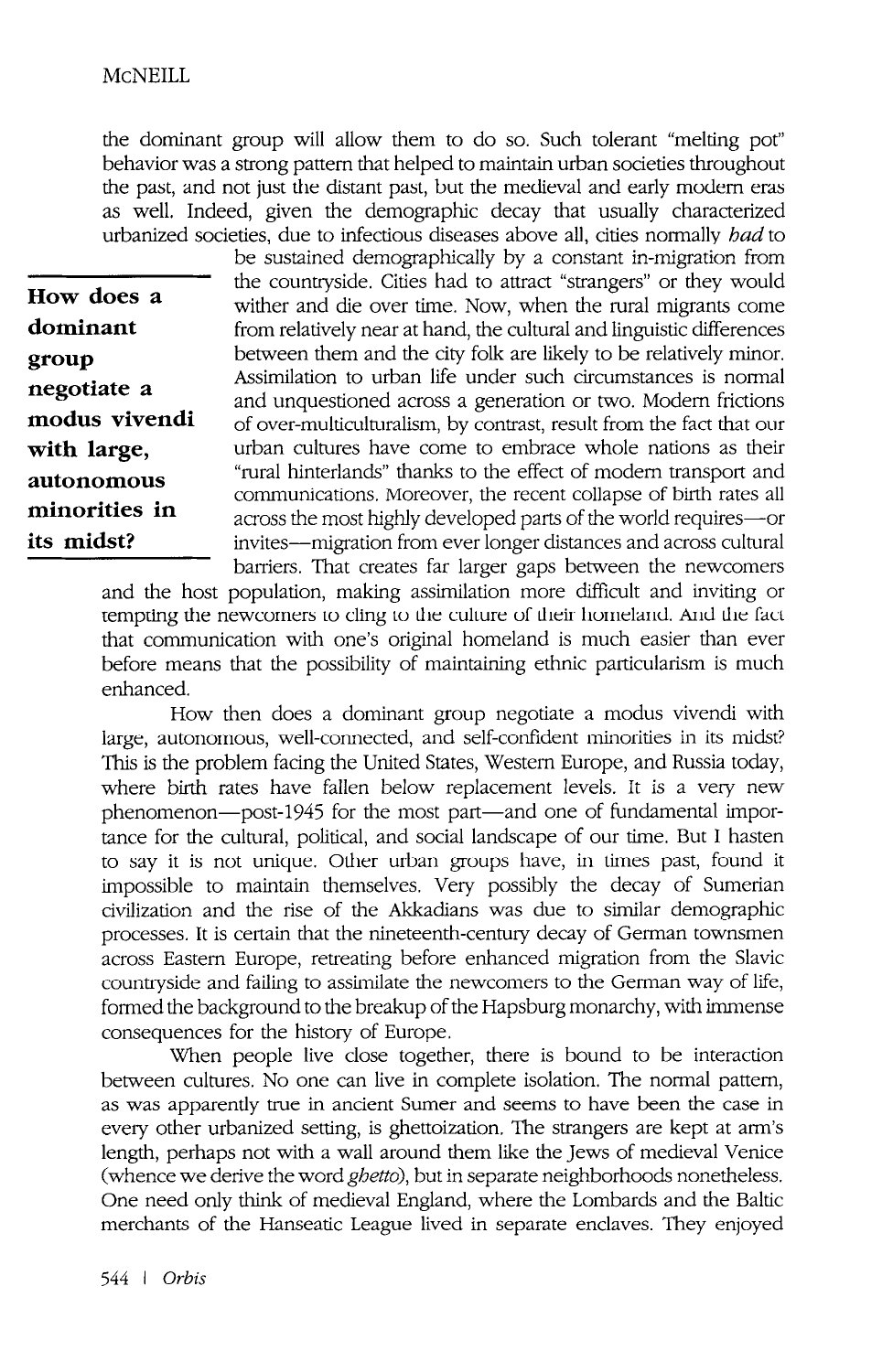the king's protection and a good deal of local autonomy, running their own affairs according to their own laws, independent of the people around them, They had only to pay the crown a fee, or ransom if you like, for protection. Similar arrangements existed in ancient and medieval China. There was a Muslim quarter in Canton, subsumed within the Chinese city. The Muslims were foreigners, to be sure, but thanks to the tribute they paid in return for the protection of the Chinese government, they were free to run their own affairs.

This was the standard pattern, and the ethnic neighborhoods in most American cities are a sort of residue of that ancient practice. Nor is such separatism a function only of the dominant group's prejudice or fear. Strangers want to live together, too. For example, the fourteenth-century Muslim traveler Ibn Batuta makes it very clear that after his arrival in China he was appalled by the Chinese: so indifferent to the revelation of Mohammed, which meant so much to him, yet nevertheless so numerous, skilled, and civilized as to be overwhelming. So he was relieved to meet fellow Muslims, including someone who had come from his own native Morocco-a neighbor encountered halfway around the world.

Whether or not a ghetto had a formal legal structure and "charter," it was always a vehicle for mutual accommodation. By and large, it seems to me that vigorous and successful cultures can afford to be interested in novelties from afar, welcome strangers, and assimilate them more or less into an evolving common culture. But cultures change in the process, as the "stranger" gradually comes to be accepted as one of "us," not one of "them." That is certainly the way I would describe the history of the United States, given its conspicuous success in this respect.

In contrast, when local culture loses a sense of its inner security, self-confidence, and cohesion, strangers start to appear more threatening and efforts to defend sacred truths and traditions become far more compelling. A telling example of that is what has occurred in French Canada. When I was a youngster in Canada, the Quebecois were, of course, different from English Canadians. Everybody knew that. A sort of old-regime France survived on Canadian soil until the Second World War. What is more, the French had a much higher birth rate than other Canadians, as if in defense of their besieged way of life. But the pattern was disrupted during World War II, thanks to the boom in employment in Montreal and other cities, swiftly followed by a catastrophic drop in the birth rate. Young French Canadian women simply decided that they would never be enslaved to the cradle as their mothers, with eight or ten children, had been, with the result that the birth rate of French Canadians today is lower than that of English Canadians. Preservation of French culture and language was suddenly not as secure as before and so had to be buttressed by political action to compel signs in French and other sorts of linguistic policing, not only in Quebec, but throughout Canada. And while a few liberal French Canadians think that is not the way to go, the Parti Québecois and most French Canadian intellectuals and politicians endorse the new ethnic politics.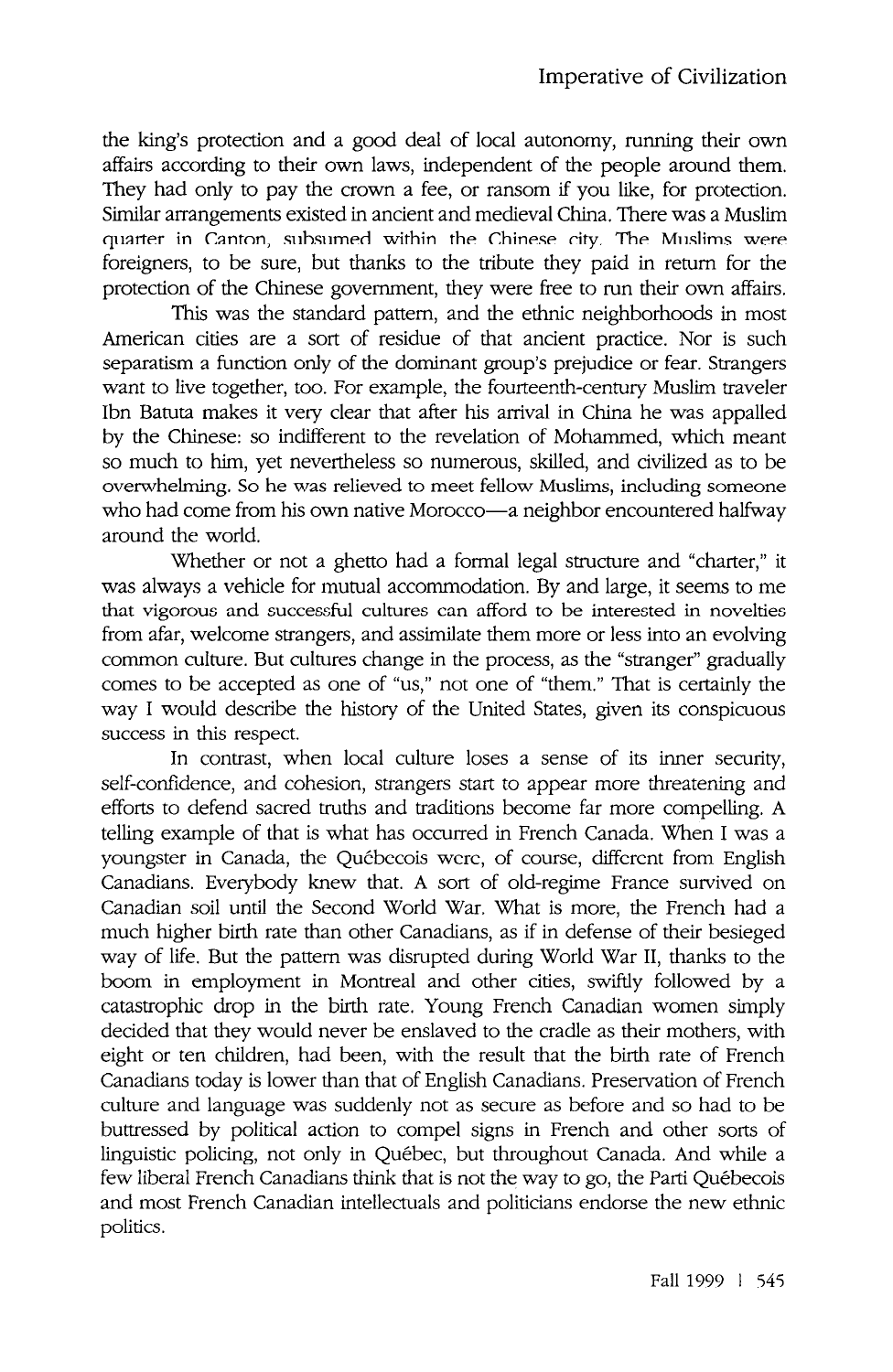Now, in general, whenever alien cultures collide, a deep ambivalence prevails. The age-old feature central to the historical process is that when people meet strangers, their obvious differences challenge local inherited ways, How to react? One may say, "He knows some things that I do not, he can do things that I cannot. Let me imitate him, improve and transform what he does and so acquire the skill, knowledge, and ability which he has and which I want." And that, of course, means changing established ways of behaving. Alternatively, one can say, "The stranger is corrupt and likely to seduce us from our ancestral ways. We must therefore strengthen ourselves against this intruder, underscore the differences between us and him and, if possible, impose *our* ways on him." But that also involves changing older behaviors.

Both responses, the positive and the negative, the acceptance and the rejection, involve an adjustment. And such adjustment, I am convinced, is the principal force behind historical change and cultural innovation across the centuries, because, other things being equal, the dominant, everyday tendency of human action is to do things the way one's parents did, the way one's ancestors did, the way they have always been done and obviously ought to be done. What provokes innovation is some perceived discrepancy between expectation and experience. Now, it is possible and certainly true that invention can arise from contradictions within existing traditions of learning and science. For the last three or four hundred years, in the West at least, the systematic search for new ideas and new technologies has become more and more prevalent.' But in ancient times, when sacred learning was the norm, what effectually challenged prevailing ideas and practices was seldom internal contradictions, but an encounter with outsiders who had different skills and ideas, some of which seemed better than anything known before and some of which threatened what the insiders held most dear. And because civilizations, by definition, are those places where strangers live side by side, even if ghetto walls separate them at night, civilizations are ipso facto volatile loci of change and exchange of new skills, tools, and knowledge, thereby augmenting their power over both nature and neighboring peoples.

There are also interesting biological dimensions to the phenomenon of urban multiculturalism.2 Since cities attracting people from far away are veritable rookeries of infectious diseases, they create a civilized population that in time develops a high level of resistance and immunity. Such acquired immunities, in turn, become a mighty, if unconsciously wielded, weapon for the destruction of isolated peoples who have never been exposed to infections originating abroad. And this is a second reason why civilizations expand. They break down the demographic structures of previously isolated peoples with whom they

<sup>&</sup>lt;sup>1</sup> However, it is easy to exaggerate how old that is. The idea of throwing away a perfectly good machine because you had a better one is really only about 150 years old now and was very radical when it was first introduced in the chemical, steel, and ferrous metallurgical industries.

<sup>&</sup>lt;sup>2</sup> See William H. McNeill, *Plagues and People* (New York: Doubleday, 1977).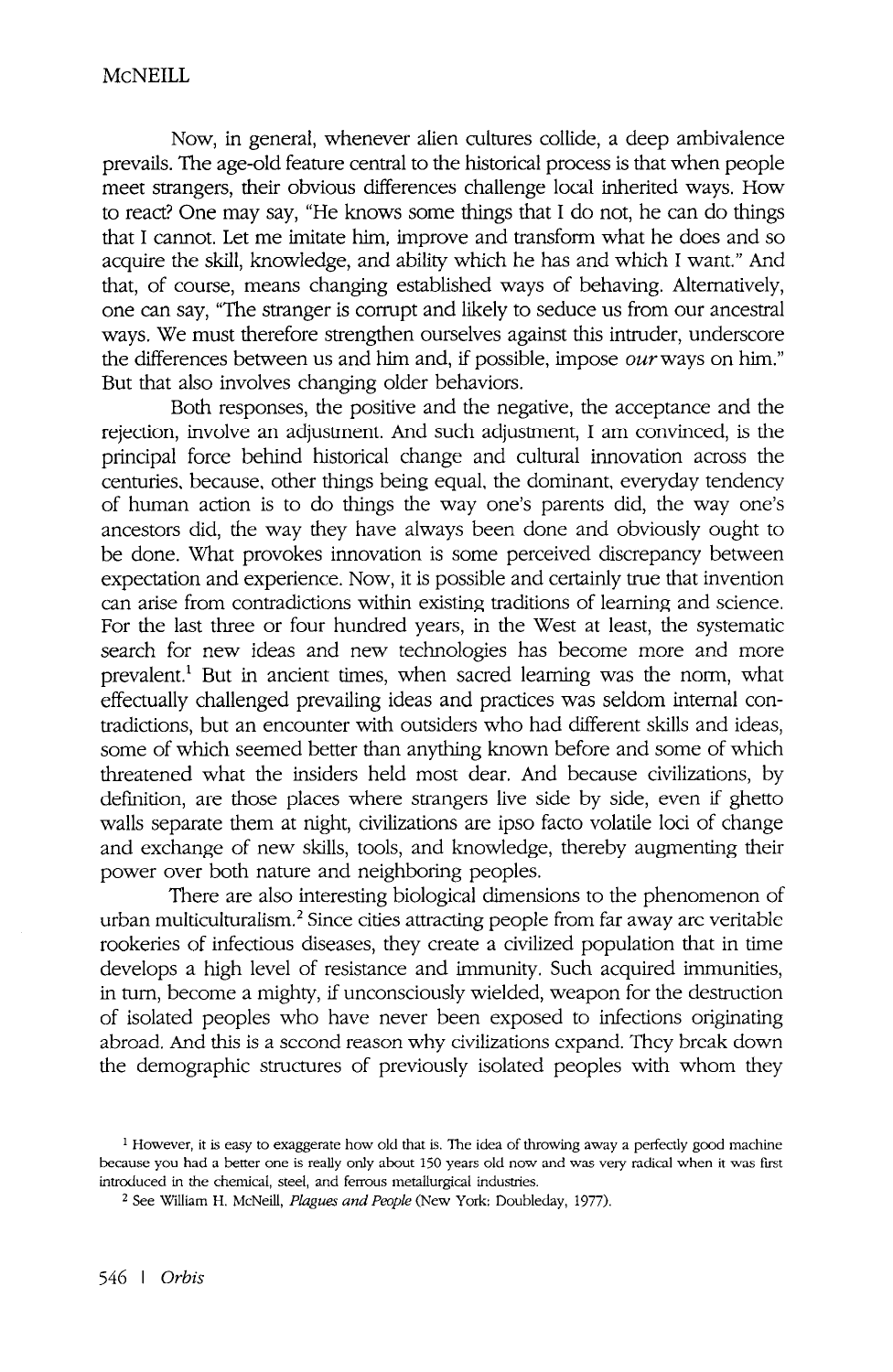come into contact. Both kinds of power, biological toughness and infectiousness, and the power of ever-altering technologies and ideas, tend to move outwards from the center and travel swiftly across very long distances.

Nevertheless, what held civilizations together despite the multiculturalism built into their body politic was widespread acceptance of a common code of thought and behavior amongst a privileged ruling elite or elites. The exact agreed-upon code or codes varied in each case, but no civilization lacked a dominant code and none survived the loss of that code. In sum, a civilization is a population whose rulers pay lip service to a corpus of agreed-upon truths and rules, and conform in their actual behavior to such truths and rules at least to a certain degree. That is what allows for efficient cooperation across large areas and among literally millions of people. And that is what makes civilization so powerful: maintenance of a predictable minimum level of agreement as to what ought to occur, what ought to be done, and how people ought to behave, even when they are strangers to one another.

Now, underneath the ruling elite, lower classes and local ethnic groups subordinated to them always had, I think, multiple and divergent cultures. But they shared some things with the ruling elite; they had to, if only to survive as subordinates in the presence of a representative of the elites. And lest that seem an exaggeration, recall that until the "day before yesterday"—certainly until the early part of the nineteenth century-in every civilization in history, *urban* populations were a very tiny minority. The peasant majority lived in villages and were in, but not of, urban high culture. They knew something about it but they certainly did not share it. They had little in the way of formal education, and perhaps none at all. They had a tradition that was local and was passed on from parent to child across generations, time out of mind, and thus they accommodated social superiors as best they could and constituted the bedrock of all society. To repeat, cities rested on that bedrock because they had to be maintained by migration from the countryside. Thus, from the time of neolithic development of agriculture, the real living cell of society was the village. Villages are what kept human society going, biologically and culturally.

As for the urban, "civilized" elites, they soon became aware that there were others like them at far distances, Within Eurasia, the landmark that I emphasized in 7he *Rise of the West* was the expedition that the Chinese emperor Wu Ti sent to Ferghana in 101 B.C. in search of horses that could carry armored men on their backs and so drive away the steppe nomads from the borders of China, Rumors of such horses had reached China from the west and from that time onward contact was never broken off for long. Caravans traversed the full breadth of Asia and as time went on their numbers and scale increased. Not long afterward, regular contacts by sea were also established—surely by the second century A.D., when self-styled ambassadors from the Roman emperor Marcus Aurelius (died 180 A.D.) arrived at the Chinese court.

These contacts brought awareness of distant accomplishments to the attention of the respective elites, calling into existence what may be called a world system of exchange. It was, if you will pardon the phrase, a multicivili-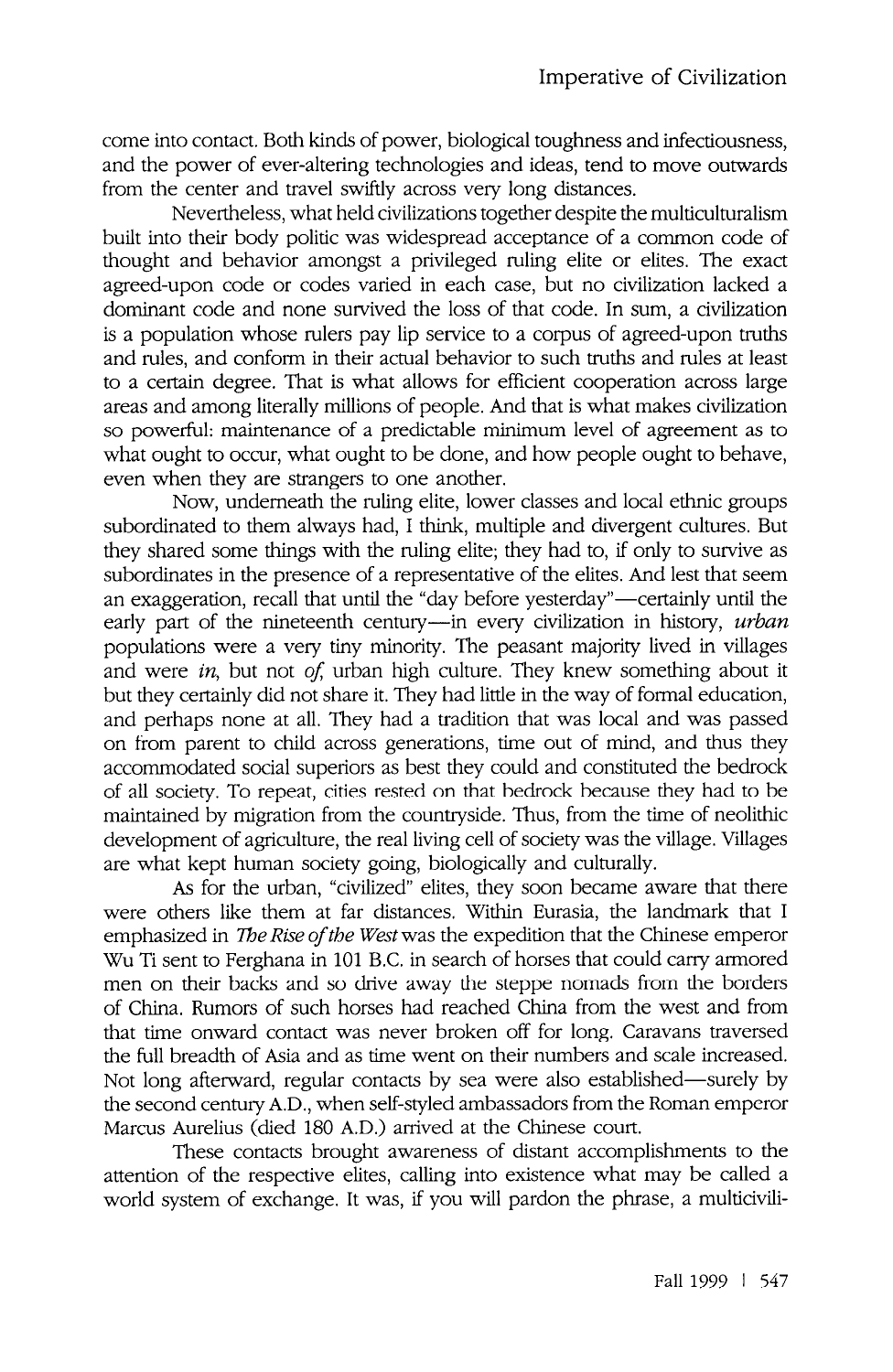## McNEILL

zational interactive galaxy of cultures, in which the urban nodes were critical, but which was characterized by cultural slopes from the urban nodes downward toward the provinces in each case. The world system was a sort of moving landscape, because in every particular part of the Eurasian world new developments, inventions, skills, sources of wealth, and population spikes and declines were occurring more or less rapidly, and so defining cultural heights, depths, and slopes in a fluid topography. Similar things happened in the Americas. The Aztec and Inca civilizations did have contacts with one another, though we know relatively little about them, and the cultural slopes from those two principal centers of high skill extended north into what is now the United States and deep into South America. Likewise in Australia amongst the hunters and gatherers of that continent, I suspect cultural flows existed, but differences there were far less than in the Eurasian or American worlds, and patterns of diffusion and change are impossible to reconstruct.

After 1500, of course, the Eurasian and African system engulfed all the others, and our own one world is the heir and frame for multicultural interaction today. Accordingly, ours is multiculturalism with a vengeance, because literally thousands of distinct human cultures, each precious to some group and alien to others, and a multiplicity of metropolitan centers and cultural slopes, now interact in an ever-shifting landscape of cultures and subcultures that are either gaining or losing attractiveness among our species as a whole.

## **The Essential Fragility of Civilization**

Now, in coping with this elemental fact of human life, it seems obvious that one must teach coming generations, heirs as they will be to quite different cultural traditions, that multiculturalism is a fact, a reality very ancient among humankind and sure to persist indefinitely into the future, for the simple reason that existing groups are attached to their differences and treasure the distinctive cultural markers that separate "us" from "them."

Consider my own experience as one who was born in Canada and spent the first ten years of life there. I was brought up very conscious of Canadians' image of themselves as the "true north, strong and free," poor but virtuous, and by virtue of our poverty and hardihood superior to the soft, corrupt republic to the south. Canadians still feel that way, though they may not say so quite so bluntly as I have done. Now, Canada-English Canada, anyway-is as like the United States as any two countries are ever likely to be. But each people treasures its differences. Imagine the divergences, then, among peoples with far greater cultural gaps.

So multiculturalism is here to stay, contrary to the commonplace American assumption that the "American way" is normative for all other peoples on earth, either by dint of preference or inevitable historical forces. The American tradition of assimilating immigrants is an expression of that assumption in microcosm and dates back to the eighteenth-century universalist notion that our values and institutions are an example that the world as a whole will eventually follow.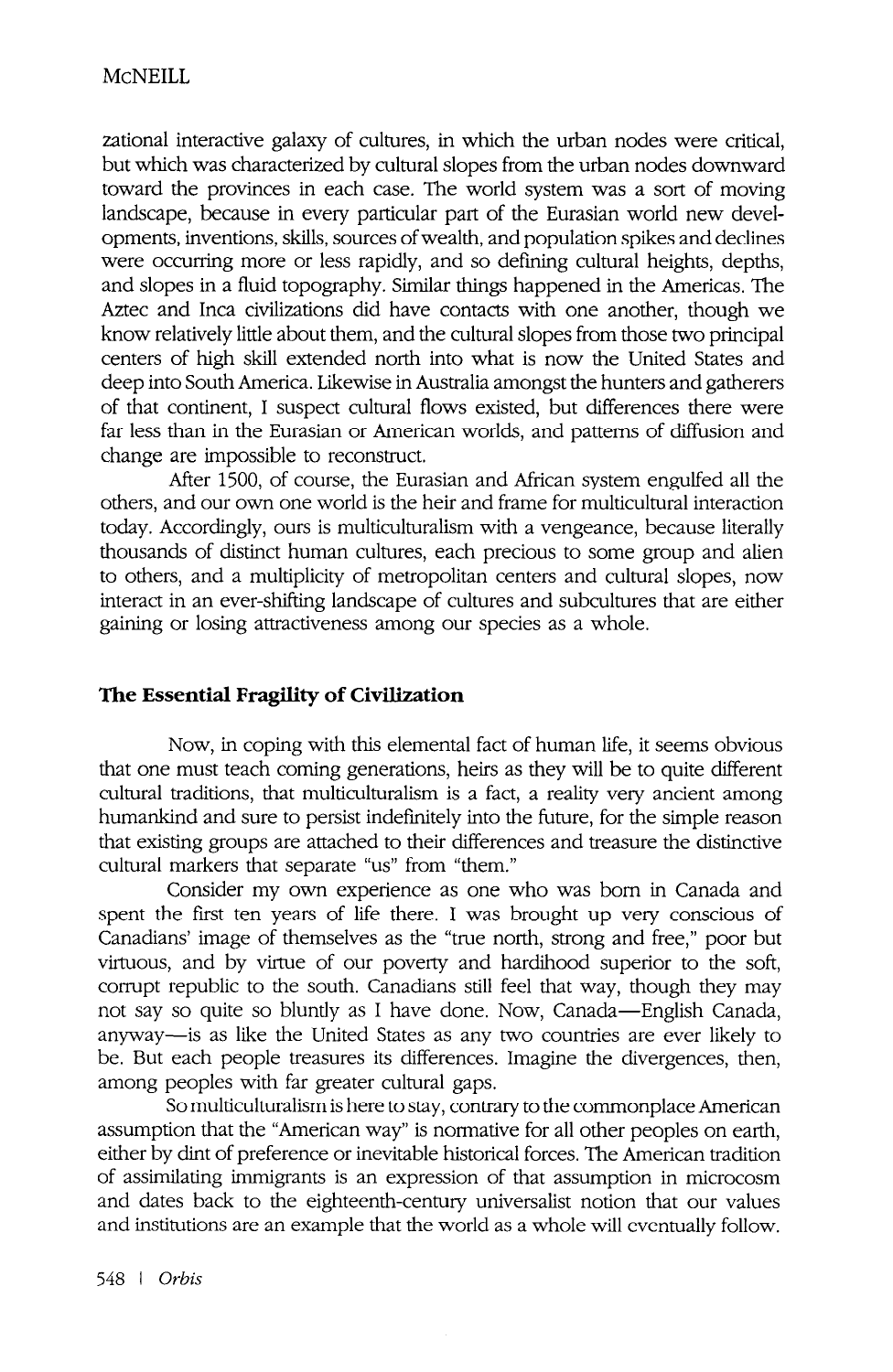That is just not so. One need only to visit Canada and talk to a few Canadians privately to be disabused of such universalism. And that lesson is the first thing we ought to try to teach our youth.

The second is that, in spite of human determination to cling to differences, people and nations somehow must get along with each other peaceably, whether in the neighborhoods of our cities or on the planet we share, A failure to escape crippling social conflict and disruption, and the almost unimaginable costs of organized conflict in a closely interdependent world, scarcely bears thinking about.

The fragility of contemporary civilized society is something seldom talked or thought about, but the truth is that the essentials of everyday life

today almost always arrive from afar. We depend on the delivery of fruits and vegetables from California, Florida, or overseas. But if gasoline should cease to flow faithfully through the **The "American** pipelines and pumps most inhabitants of the United States **way" is not** pipelines and pumps, most inhabitants of the United States would be without food or fuel in six months or less. How utterly normative for dependent we are on this flow-through economy, which is so vulnerable to serious disruption! The sort of thing that happened to the Russians in 1917, when 80 percent of the people were **peoples on** still self-sufficient peasants, would be infinitely more catastrophic **earth.** still self-sufficient peasants, would be infinitely more catastrophic today. The world is enormously vulnerable, like a spinning top poised on a single point.

all other

So we have to get along peacefully. We cannot afford any massive resort to violence for any length of time, either domestically or internationally. And that requires mutual accommodation and respect. Some sort of social space for cultural differences becomes essential for practical citizenship, for the survival and maintenance of everyday life.

But remember the bedrock of all civilization: a predictability of behavior derived from a consensus about overriding rules. In one sense, we already possess that essential cultural capital, enshrined in sacred codes of conduct such as the Golden Rule, "Do unto others as you would be done by." Close parallels to it exist in other great religions of the world. Almost the identical words can be found in Confucius's *Analects,* for instance, and I do not think this is entirely an accident, for the survival advantage of such a rule is obvious. Wherever strangers abound and contacts with them are inescapable, giving them the benefit of the doubt, doing to them as you would be done by, has very sound, practical results. You are less likely to have your throat cut or be stabbed in the back. A little bit of trust, a little bit of generosity, goes a long way and so the survival value of such moral injunctions is very real.

Yet, at the same time, any realistic vision of the human condition must admit that there is a need for a certain readiness to defend local cultural heritages. Only so can a cultural tradition persist, can cooperation within the group that shares a culture be sustained and passed from generation to generation.

As I conceive of these things, the transmission of culture is a kind of loose survival of the fittest. Which rules of life work optimally, which rules attract adherents most powerfully? Those are the ones most likely to prevail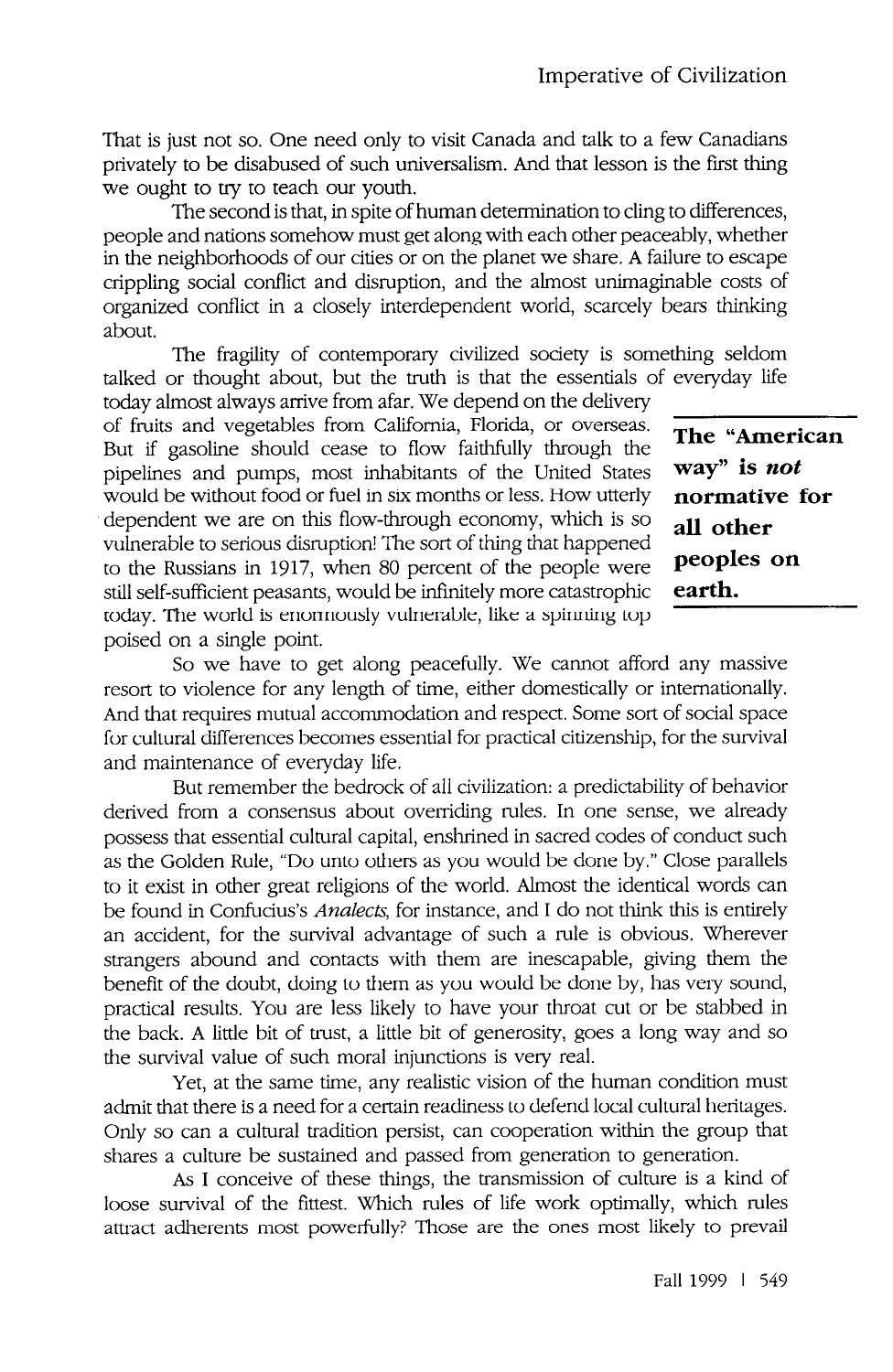and assimilate outsiders. And this, unless I quite misunderstand the facts, is how all the principal religions of the world, and indeed secular cultures, arose and flourished: by converting individuals and groups, first at a locus of origin and then along paths we can at least partially reconstruct. One can follow the loci of principal creativity across the centuries and generations and see how one part of the world after another assumed the role of metropolitan center.3

Mine may be a narrow-minded and obtuse vision of reality. But it seems to me that the ultimate arbiters of the rise and fall of cultures, their propagation, spread, and transformation, are individual and group choices. Every human being faces the questions, Who am I? With whom do I belong? How do I define myself? How ought I to behave amongst those like myself and others who are not "us," but outsiders? These are the perpetual and universal moral questions that have always haunted human groups and associations at every scale, from the family on up to nations and civilizations, and arise in every kind of human encounter.

The answers chosen, and the behavior consequent to them, define the rise and disintegration of all social groups, local, national, and transnational, as well as the fate of humankind as a whole, because contemporary weapons can destroy us all. So we clearly need a more peaceable world, we need a more peaceable way of behaving toward culturally different individuals and groups, and we need effective ways of familiarizing the young with the ongoing cultural traditions of the world.

And here, of course, schooling certainly can help. Schooling is very powerful. Teachers have always helped to shape the minds of the persons put in their charge, and teachers today, it seems to me, must first of all accept for themselves and their pupils a global perspective on that human past. This is the only way they can introduce the young to the multicultural world that they actually inhabit, whether they want to or not, and also introduce them to the United States' own local version of high culture, which derives, of course, mainly from Latin Christendom and, in some specific and important political respects, from England and France of the seventeenth and eighteenth centuries.

Now, it is a tall order for any teacher to teach about the entire world in addition to the national cultural tradition of one's own country. But it is our duty; that is what a teacher's role in society is and necessarily must be. We are responsible for helping to define for the young who we are as a people and as members of a locality as well, and how we ought to behave as a nation and as members of the human race at large, This is what teaching, and specifically historical teaching, has always tried to do, has always done, and inescapably continues to do. I wish you well, teachers in my audience, in the effort to adapt our national traditions successfully to ever-changing circumstances, in a world where so many voices and noises compete for the attention of young people.

<sup>&</sup>lt;sup>3</sup> See William H. McNeill, The Rise of the West: A History of the Human Community (Chicago: University of Chicago Press, 1964, new ed. 1991).